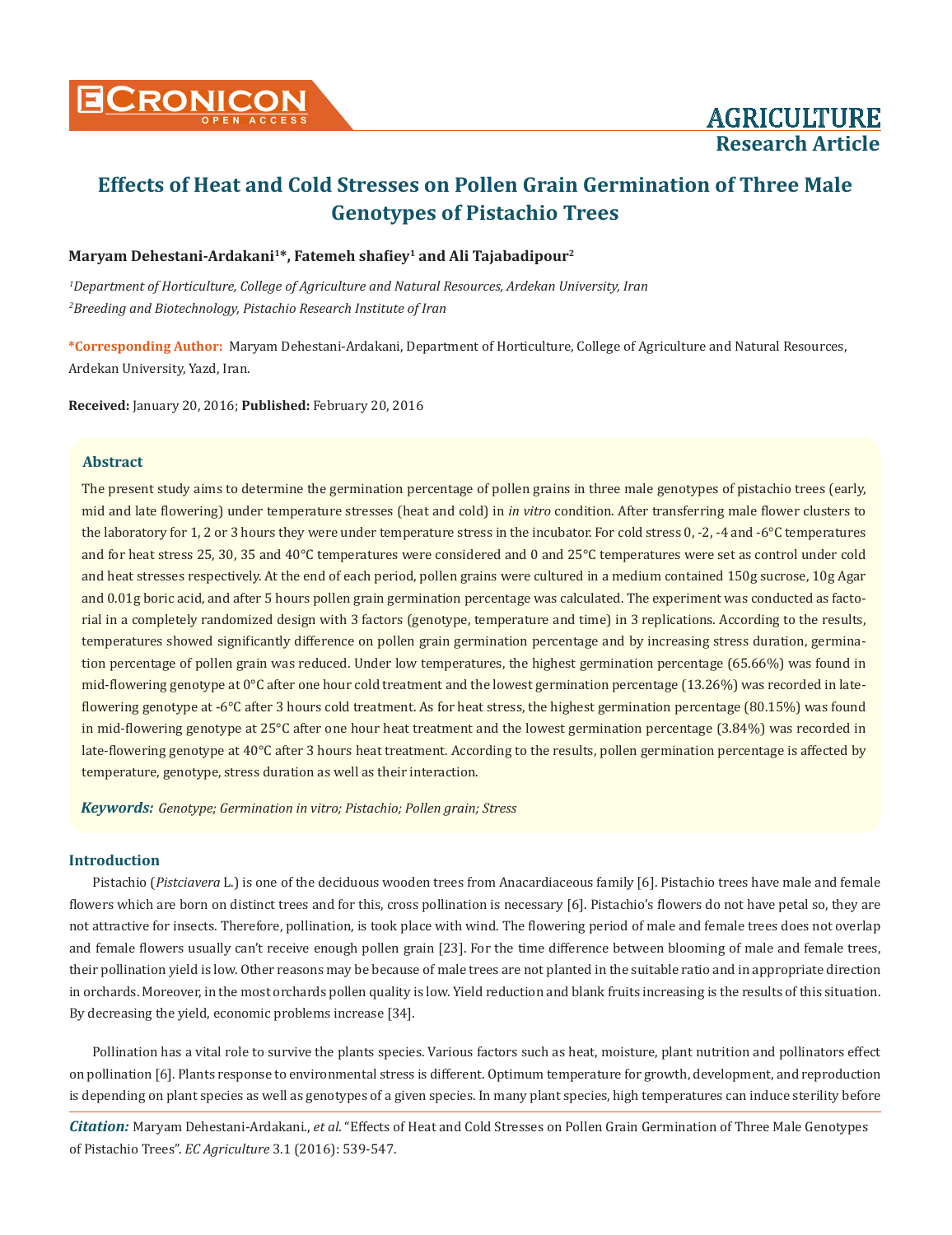540

or during anthesis [30]. It is reported that reproductive phase is more sensitive to high temperature stress than vegetative phase, and the maturation of pollen is the most sensitive process in the entire life cycle of plants, but the sensitivity is depend to plant species [25]. Heat stress has negative effects on pollen meiosis and germination, ovule development and viability and development of the embryo [24]. High temperatures also intervene with floral bud development due to flower abortion. Subjecting wheat plants (*Triticumaestivum* L.) to high temperatures for eight days during the double-ridge stage (25°C) and/or during anthesis (35°C) showed that grain yield was only significantly reduced when treatments were applied at both stages or at anthesis alone [32]. Exposing strawberries to high temperatures reduced pollen viability, germination percentage and pollen tube growth, which could led to low fruit set specially in 'Toyonoka' cultivar [13]. The degeneration of tapetum cells was also found in common bean (*Phaseolus vulgaris* L.) at 33/29˚C [28] that caused premature pollen development within the anther during early development.

Cold stress can cause pollen sterility, which may be due to disruption of sugar metabolism in the tapetum, finally suspending starch accumulation in the pollen grains [22]. Cold temperatures, caused the pollen germination rate and seed production of *Arabidopsis* significantly reduced [14]. The growth of pollen tubes is required for fertilization in flowering plants. Because of this crucial function in reproductive cycle of plants, pollen has been the object of considerable molecular biological research. Many studies showed that cellular membranes are the primary site of freezing injury in plants [26, 29]. Cell membrane is damaged by disruption of protein lipid structure and protein denaturation. Low temperature stress causes the fatty acids become unsaturated and the lipid protein ratios of the membrane become altered which ultimately affect the membrane fluidity and structure as well [31]. Low temperature of the field environment restricted the vegetative growth and delayed all the phenological stages of chickpea in comparison to control plants [12]. Abscission of juvenile buds and flowers and abortion of pods caused by low temperatures in chickpea at reproductive phase. Generally, pollen development at young microspore stage appeared to be severely affected by stressed conditions compared to the control conditions. Pollen viability was decreased during stressed conditions (60%) compared to normal plants (95%) [12]. Flower buds of *Simmondsia chinensis* can be damaged or killed by temperatures of −2°C to −5.5°C [21]. In canola low, but nonfreezing temperatures prior to flowering slowed the rate of plant development, delayed flowering, slower the rate of flower opening and reduces the amount of pollen shed and in severe frost the pod abortion is evident in many species [16]. The effect of low temperature at the early stages of plant growth is sometimes associated with the premature flowering in Chinese cabbage [10].

The aim of the current studies was to investigate the effects of high and low temperature stress on pollen grains viability and germination.

#### **Material and Methods**

This experiment was carried out in the Rafsanjan Pistachio Research Institute of Iran in 2015. The site is situated on the cross point of 55˚ 59' E and 30˚ 23' N, 1469 m above sea level. At first, some 20 years old male trees (early, mid and late flowering) selected for pollen germination test. Flower clusters of male trees that their colors have changed from red to light green and almost 10% of their flowers were opened, collected. Inflorescences of early flowering genotype from 5th to 11<sup>th</sup> of March 2015 and mid-flowering genotype from  $13<sup>th</sup>$  to  $17<sup>th</sup>$  of March and late flowering genotype from  $20<sup>th</sup>$  to  $22<sup>nd</sup>$  of March 2015 collected and their pollen germination percentage under temperature stress were investigated. Male flower clusters in the morning at 7 am harvested from the middle and almost above branches of trees and immediately transferred to the laboratory and then placed in disposable cups water, then for 1, 2 or 3 hours they kept under temperature stresses in the incubator. Anthers of open flowers on the day of sampling were inserted in to 50 ml cups and the flowers were vibrated by tooth brush for 10 seconds. For cold stress 0, -2, -4 and -6°C temperatures and for heat stress 25, 30, 35 and 40°C temperatures were considered and 0 and 25°C temperatures were set as control under cold and heat stresses respectively. 3 replications for each treatment used.

# *In vitro* **Germination of Released Pollen**

The pollen grains were cultured on germination culture medium including 150 gram sucrose and 0.01% Boric acid and solidified with 10 gram agar [11]. Pollen grains were spread uniformly on the germination medium in 6 cm diameter petri dishes. They were incubated for 5 hours at 25°C and then fixed by acetic acid [9]. Germinated pollen grains were counted when the pollen tube length exceeded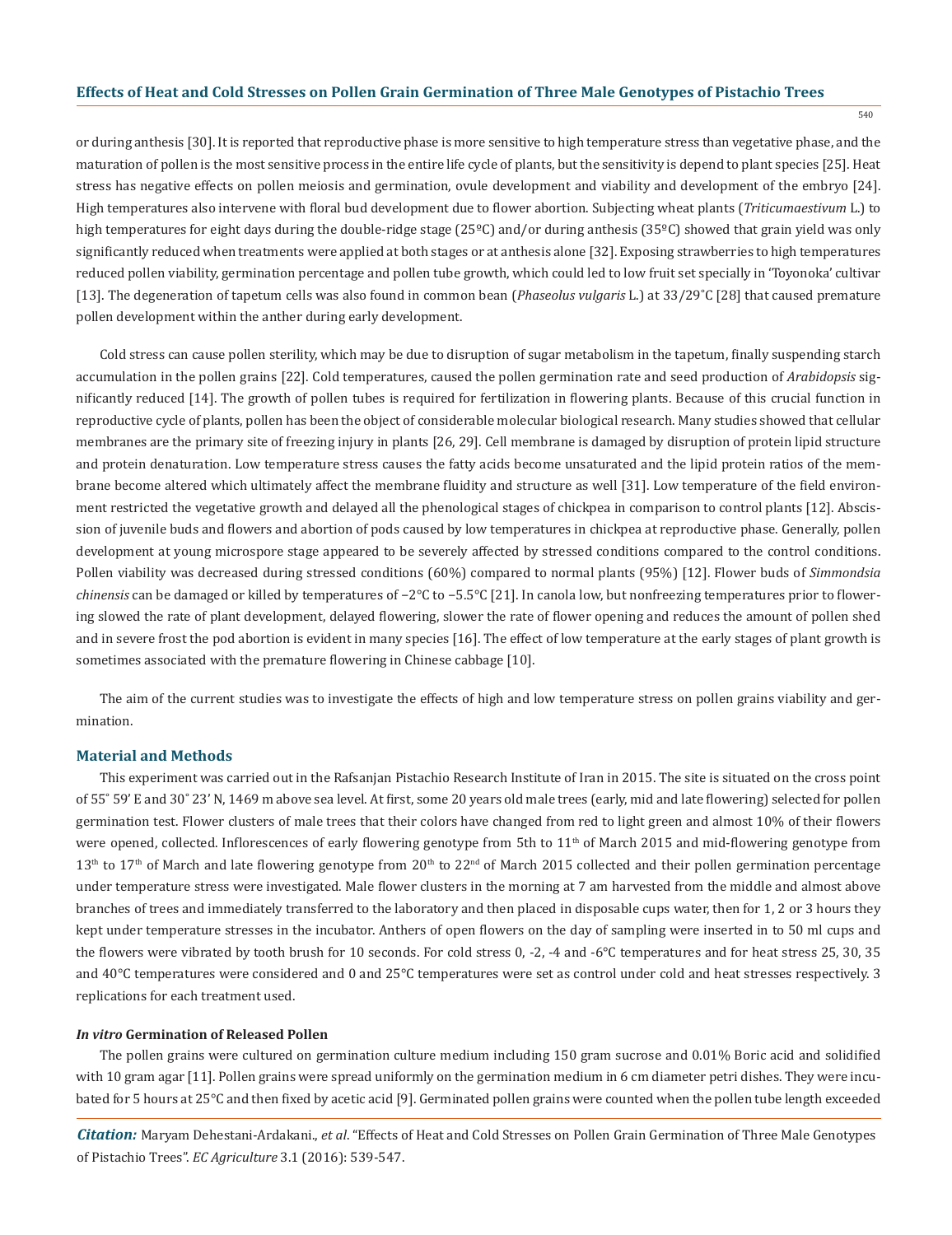541

twice the pollen diameter. Four random microscopic fields were counted in a petri dish and three petri dish were counted per genotype. By dino-lite digital microscope am4113zt model with a resolution of 3.1 megapixels and 20 to 50 times magnification connected to the computer randomly from 4 parts of petri dish took photos and saved in computer. Then total number of pollen grains per field and the number of germinated and ungerminated pollen grains were counted. Pollen germination percentage calculated by dividing the germinated pollen grains to total number of pollen grains in each Petri dish then multiplied in 100.

#### **Statistical analysis**

The experiment was conducted as factorial in a completely randomized design with 3 replications. All statistical analysis (e.g., analysis of variance and LSD mean comparisons) was performed using SPSS software. Data was subjected to statistical analysis and level of significance measured at P < 0.05.

#### **Results and Discussion**

#### **1- Heat stress**

According to the results, different temperature treatments showed significant difference on pollen germination and by the time germination percentage of pollen grains was reduced. Under high temperatures, the highest and lowest pollen grain germination percentage was found in 25°C and 40°C, respectively (Figure 1) (Figure 9 b, c). Najafi and Nadour (2006) investigated the effects of heat stress on pollen germination and tube growth in maize (*In vitro* Condition) and reported same results. Daneshmand and Manouchehri Kalantari (2008) showed heat stress on pepper plant (*Capsicum annuum* L.) caused flower abscission. By temperature increasing from optimum, pollen grain germination decreased. It is thought that reducing the rate of pollen germination at high temperatures is due to the proteins and enzymes structure denaturation. There is little information about molecular mechanisms of pollen response to heat stress. Some plant species by specific proteins called heat shock proteins (HSP), respond to high temperatures and in this way protect cells against thermal stresses. HSPs synthesis in various stages of pollen grain development [7].



*Figure 1: The effect of temperature (heat stress) on germination percentage of pollen grains.*

Among three genotypes, the highest and lowest pollen grain germination obtained in early and late flowering genotypes respectively (Figure 2). Abu-Zahra and Al-Abbadi (2007) reported same results in pistachio. Genotype and rootstock can effect on pollen germination under heat stress [1]. Malgorzata., *et al.* (2008) showed that physiological response of some tomato (Lycopersicon esculemtum L.) to high temperature stress varies among genotypes.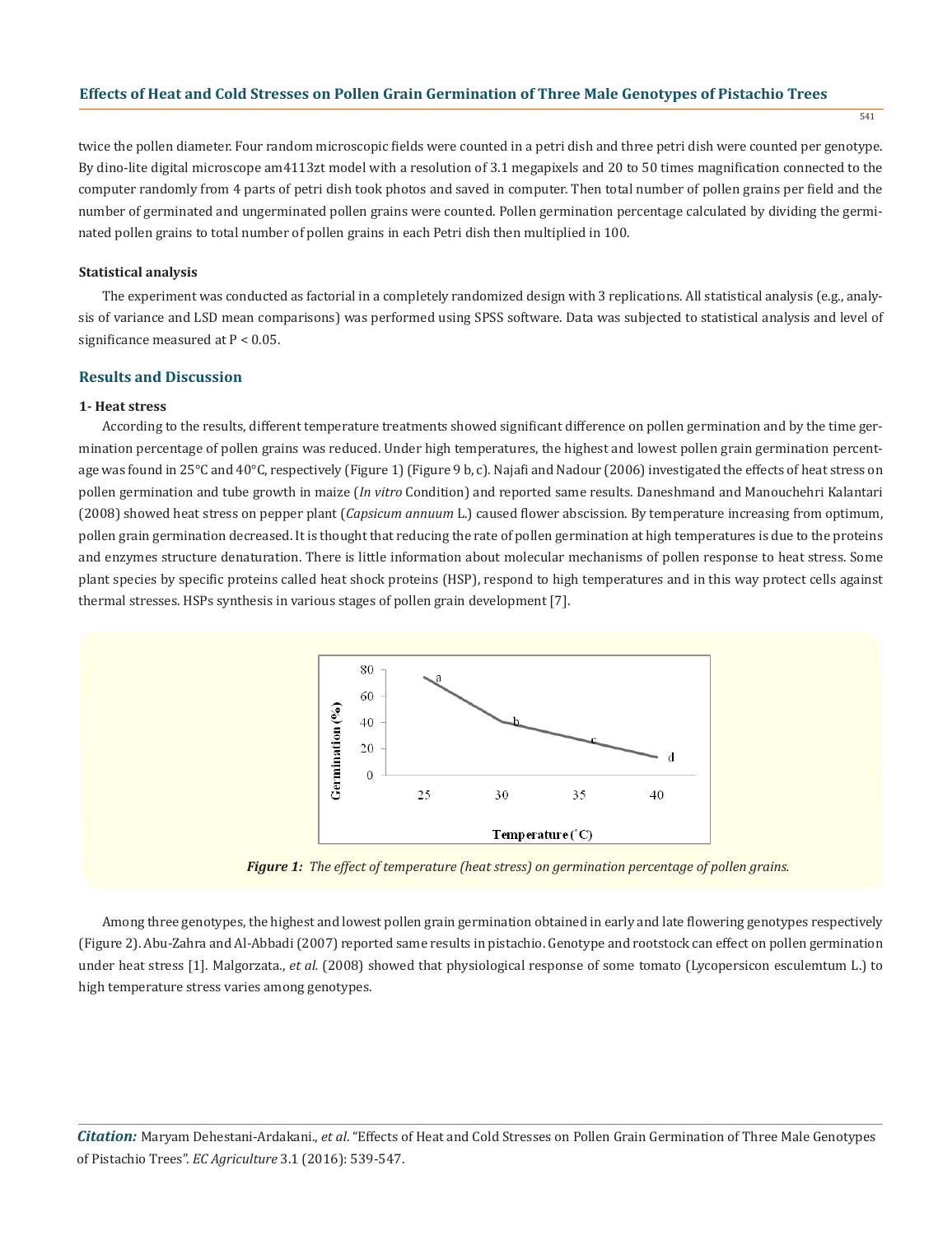



542

*Figure 2: The effect of genotype on germination percentage of pollen grains.*

According to the results, germinated pollen grain percentage of mid-flowering genotype at 25°C was higher than the others. However, early and mid-flowering genotypes didn't show significant difference at 25°C on pollen grain germination. The lowest germinated pollen grain percentage (6.95%) obtained in late-flowering genotype at 40°C (Figure 3). Results showed that the released pollen grain from anthers, are so sensitive to high temperatures. In fact, when pollen is released from the anthers, directly exposed to temperature changes and this situation affected on pollen structures and finally decreased pollen viability, germination and growth of pollen tubes. The effects of high temperatures were varies among different genotypes and mid-flowering genotypes showed higher pollen germination percentage in this study. It is probably due to genetic factors and stress resistance of these genotypes to high temperatures. Morrison and Stewart (2002) believed that different pollen germination percentage of summer Brassica was due to different genotypes. Suranyi (1995) showed that pollen germination percentage of apricot varieties at high temperatures was varying.



*Figure 3: The effect of temperature and genotype on pollen grains germination percentage of three male genotypes of pistachio. (Means with different letter are significant in LSD test at 5% level).*

The highest pollen germination percentage obtained at  $25^{\circ}$ C and duration of heat treatment  $(1, 2 \text{ or } 3 \text{ h})$  didn't show significant difference [Figure 4], but pollen were kept at 25°C for 2 hours showed the highest germination percentage (75.73%) [Figure 4]. The lowest pollen germination percentage (12.04%) observed in pollens that saved at 40°C for 3 hours [Figure 4]. This situation can decrease fruit set, which may be due to disruption of sugar metabolism in the tapetum, finally suspending starch accumulation in the pollen grains [22].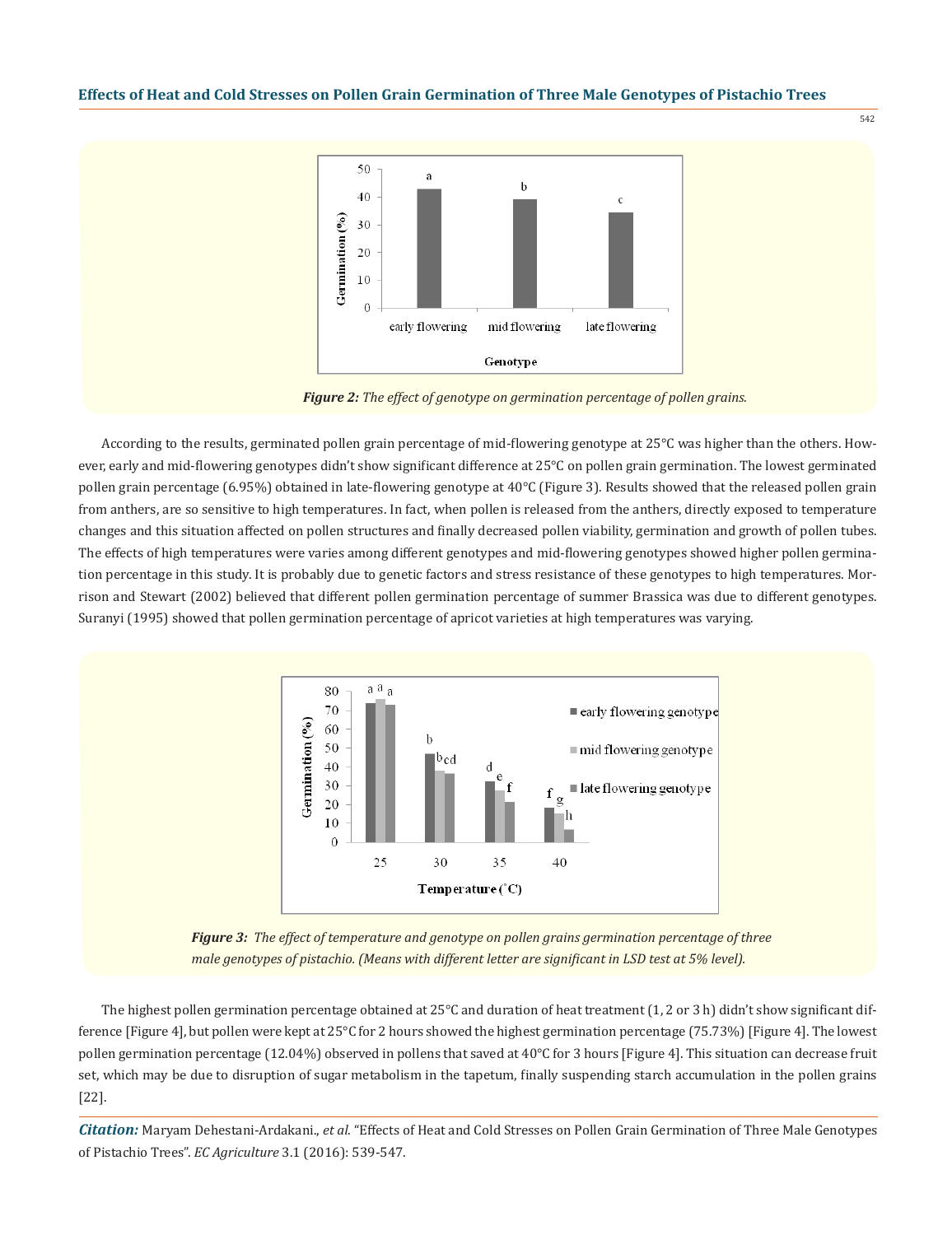



*Figure 4: The effect of genotype and stress duration on pollen grains germination percentage of three male genotypes of pistachio. (Means with different letter are significant in LSD test at 5% level).*

#### **2- Cold temperatures**

The dimension less concentrations of the species A, R and S,  $u_{_A}$ ,  $u_{_R}$  and  $u_{_S}$  as a function of dimensionless time,  $\tau$  =  $\rm k_1$ t is shown in Figure 4. The step size used in the computer simulations was h = 0.01. The distribution of products R and S as a function of conversion of reactants A,  $X_0 = 1 - u_0$  is shown in Figure 5. Figure 4 and Figure 5 were obtained for reaction rate constant ratio values of  $κ = ε = ω$ 0.2. It can be seen that after 70% conversion of reactant A the concentration of product species R formation decreases. At about 88% conversion of reactant A the concentration of species S also decreases. At higher conversions the reactant a species concentration is lower and hence the rate of the reaction decreases.



*Figure 5: The effect of temperature on pollen grains germination.*

The highest and lowest pollen germination percentage (37.15% and 29.78%) obtained in early and late flowering genotypes, respectively (Figure 6). Bassi., et al. (1995) reported that tolerance of apricot to spring frost was not correlated to late-flowering genotype that was according to our results. It seems that mid-flowering genotype better than others can tolerate cold stress and showed higher pollen viability and germination.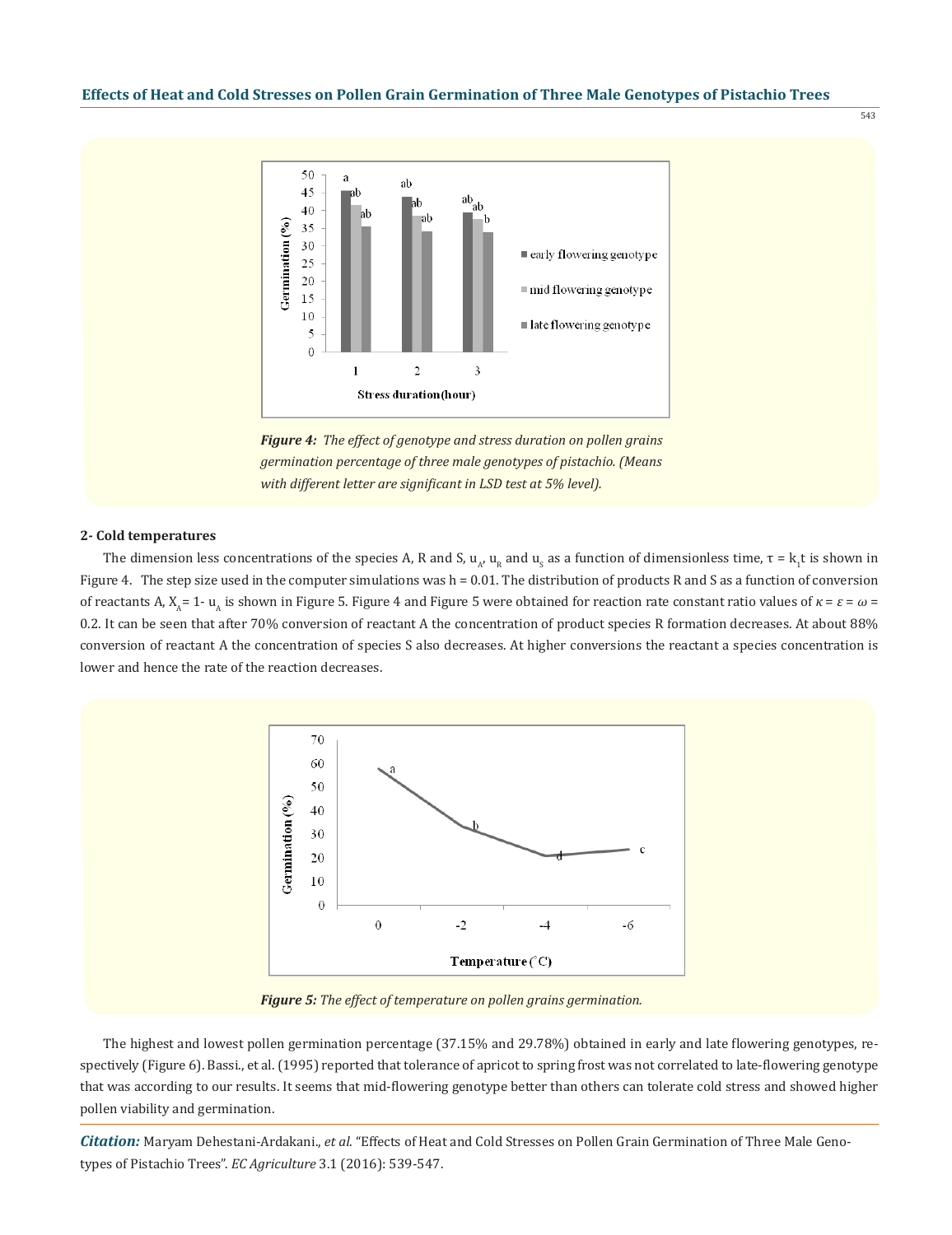

*Figure 6: The effect of genotype on pollen grains germination of pistachio under cold stress.*

The lowest pollen grain germination percentage was recorded in late-flowering genotype at -4 and -6°C (Figure 7). In figure 9 a germinated pollen grains of mid-flowering genotype at -6°C is shown. Mousavi Nejad (2010) showed significant difference between genotypes on germination and pollen tube growth in several almond cultivars under different temperatures. Yamada., *et al.* (2004) reported higher ion leakage in susceptible genotypes of ryegrass to cold temperatures. Under cold stress, cell membrane damaged and resulting in intracellular contents leak out of the cell and electrical conductivity of solution in susceptible genotypes increased [33]. Potassium content of cells is one of the factors contributing to increasing plant tolerance to adverse environmental conditions such as cold. This is probably due to the higher accumulation of potassium in mid-flowering genotypes than others.



*Figure 7: The effect of temperature and genotype on pollen grains germination percentage of three male genotypes of pistachio. (Means with different letter are significant in LSD test at 5% level).*

The highest pollen grain germination percentage (31.31%) was obtained in mid-flowering genotype after one hour cold stress treatment (Figure 8). However, significant difference didn't observe between them and mid-flowering genotype after 1, 2 or 3 hours of cold treatment. Also, the lowest pollen grain germination percentage (27.46%) was recorded in late-flowering genotype after three hours cold stress treatment (Figure 8). Nejatiyan and Ebadi (2006) studied pollen germination and pollen tube growth of eleven apricot cultivars on *in vitro* Condition and reported significant difference between cultivars.

*Citation:* Maryam Dehestani-Ardakani., *et al*. "Effects of Heat and Cold Stresses on Pollen Grain Germination of Three Male Genotypes of Pistachio Trees". *EC Agriculture* 3.1 (2016): 539-547.

544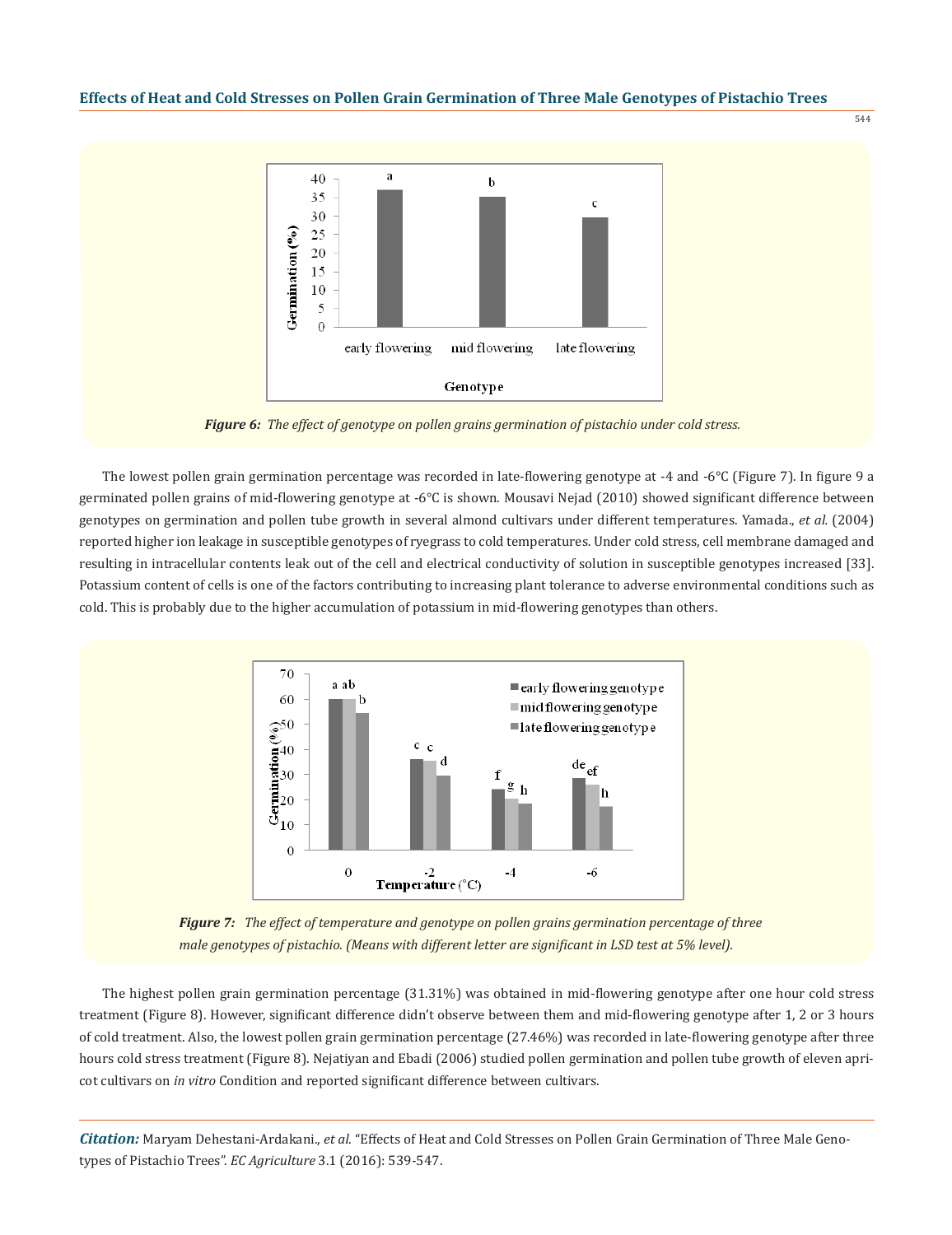

*Figure 8: The effect of genotype and stress duration on pollen grains germination percentage of three male genotypes of pistachio. (Means with different letter are significant in LSD test at 5% level).*



*Figure 9: The effect of cold (-6°C) (a) and heat stresses [(25°C) (b) & 40°C (c)] on pollen germination of mid-flowering genotype.*

# **Conclusion**

Pollination has an important role in the fruit set. Temperature especially in pollination period can affect on pollen viability and finally fruit set. According to the results, pollen germination percentage is affected by temperature, genotype, stress duration as well as their interaction. Pollen exposed to extreme temperatures (Low and high) showed low germination in compare to the control. However, by increasing stress duration, pollen viability decreased. Obtained results showed that mid-flowering genotype, is the best tolerant genotype in response to the extreme temperatures and we can propose this genotype to the farmers in Rafsanjan region.

# **Bibliography**

- 1. Abu-Zahra and Al-Abbadi. "Effects of Artificial Pollination on Pistachio (*PistaciaVera* L.) Fruit Cropping". *Journal of Plant Sciences* 2.2 (2007): 228-232.
- 2. Almeselmani M., *et al*. "Protective role of antioxidant enzymes under high temperature stress". *Plant Science* 171.3 (2006): 382-388.
- 3. Barranco D., *et al.* "Frost tolerance of eight olive cultivars". *HortScience* 40.3 (2005): 558-560.
- 4. Bassi D., *et al*. "Tolerance of apricot to winter temperature fluctuation and spring frost in northern Italy". *Acta Horticulturae* 384 (1995): 315-322.0
- 5. Daneshmand F and Manouchehri Kalantari K. "Study of flower abscission induction of conditions heat stress on pepper plant (*Capsicum annuum* L.)". *Scientific Journal of Isfahan University (Science)* 35 (2008): 111-126.

*Citation:* Maryam Dehestani-Ardakani., *et al*. "Effects of Heat and Cold Stresses on Pollen Grain Germination of Three Male Genotypes of Pistachio Trees". *EC Agriculture* 3.1 (2016): 539-547.

 $545$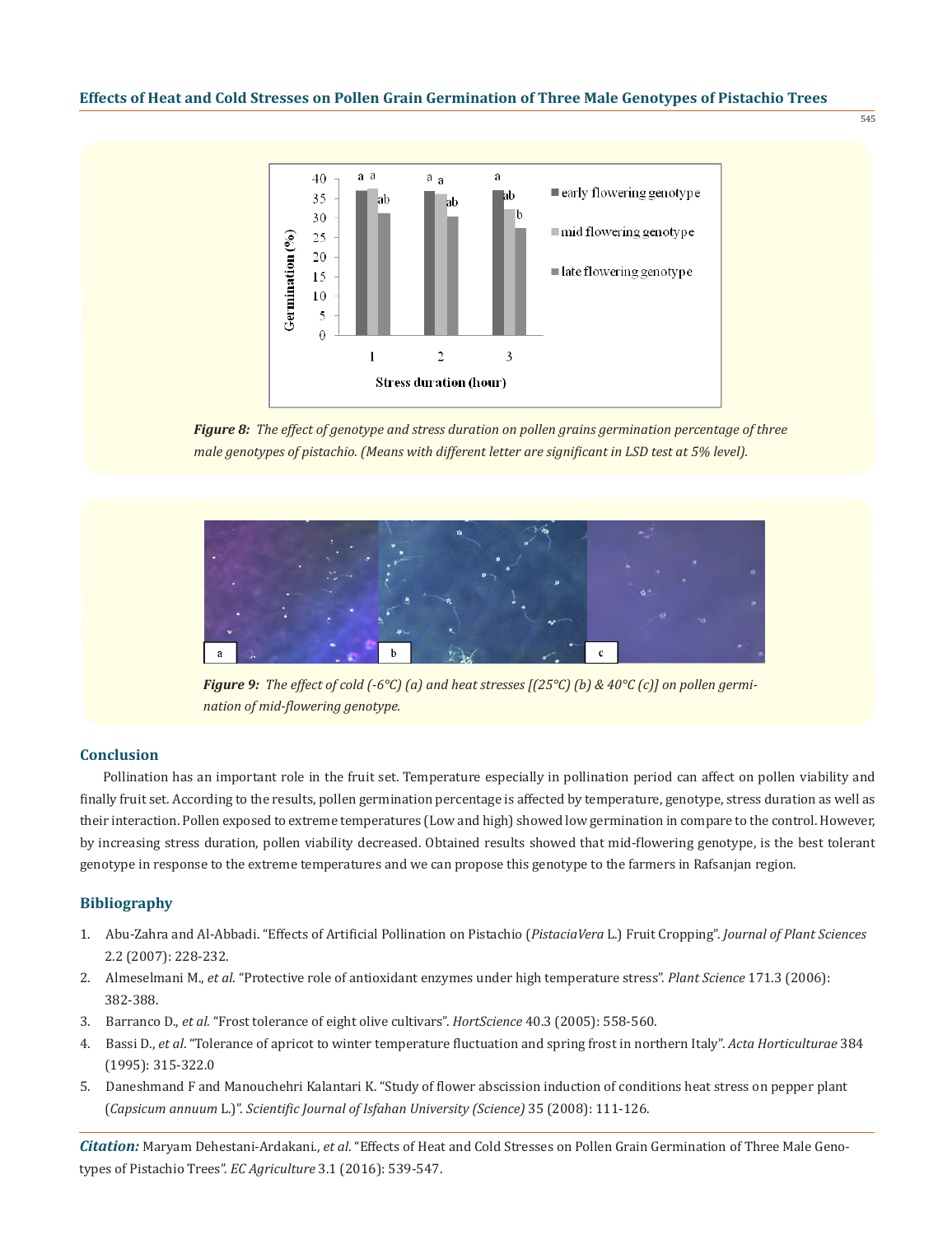- 6. Ebrahimi N., *et al*. "Effects of supplementary pollination on qualitative and quantitative traits of pistachio in Qazvin region". *Inter national Journal of Nuts and Related Sciences* 2.4 (2011): 33-36.
- 7. Frova C., *et al*. "Sporophytic and Gametophytic components of thermotolerance affected by pollen selection". *Journal of Heredity* 86.1 (1995): 50-54.
- 8. He Y., *et al.* "Grafting increases the salt tolerance of tomato by improvement of photosynthesis and enhancement of antioxidant enzymes activity". *Environmental and Experimental Botany* 66.2 (2009): 270–278.
- 9. Hosseini N. "Development of flowers, seeds and some influencing factors density pistachio (*Pistaciavera* L.). *Dissertation, Univer sity of Shahid Bahonar Kerman* (2011).
- 10. Kalisz A and Cebula S. "Direct plant covering and soil mulching in the spring production of some Chinese cabbage cultivars. Effect of temperature on premature bolting". *Folia Horticulturae* 13.1 (2001): 13-22.
- 11. Kamyab F., *et al*. "Determination and Evaluation of the Flowering Time, Pollen Quantity and Quality in The Some Male Genotypes of Pistachio (*Pistaciavera* L.) in Rafsanjan". *Journal of Science and Technology of Agriculture and Natural Resources* 11.41 (2007): 131-139.
- 12. Kumar S., *et al*. "Chilling stress effects on reproductive biology of chickpea". *ICRISAT* 8 (2010):1-14.
- 13. Ledesma N and Sugiyama N. "Pollen quality and performance in strawberry plants exposed to high temperature stress". *Journal of the American Society for Horticultural Science* 130.3 (2005): 341-347.
- 14. Lee J Y and Lee D H. "Use of serial analysis of gene expression technology to reveal changes in gene expression in Arabidopsis pollen undergoing cold stress". *Plant Physiol* 132.2 (2003): 517–529.
- 15. Malgorzata B., *et al*. "Physiological response of some tomato genotypes (*Lycopersiconesculemtum* L.) to high temperature stress". *Journal of Central European Agriculture* 9.4 (2008): 723-732.
- 16. Miller P., *et al*. "Using growing degree days to predict plant stages". *Montana State University Extension Service* (2001).
- 17. Morrison M and Stewart D. "Heat Stress during Flowering in Summer Brassica". *Crop science* 42.3 (2002): 797-803.
- 18. Mousavi Nejad S. "The effect of different temperatures on germination and pollen tube growth in several almond cultivars with different flowering times in terms of pollination". *Dissertation, University of Tabriz* (2010).
- 19. Najafi E and Ozhan Nadour R. "Effects of Heat Stress on Pollen Germination and Tube Growth in Maize (*In vitro* Condition)". *Jour nal of Agricultural Sciences* 12 (2006): 87-95.
- 20. Nejatiyan M A and Ebadi A. "Study on Pollen Germination and Pollen tube Growth of Eleven Apricot Cultivars on in Vitro Condi tion". *Journal of Agricultural Sciences* 12.1 (2006): 155-164.
- 21. Nelson J M and Palzkill D A. "Irrigation effects on growth, cold tolerance of flower buds, and seed yield of jojoba". *Wiley* (1993): 360-362.
- 22. Oliver SN., *et al*. "Cold-induced repression of the rice anther-specific cell wall invertase gene OSINV4 is correlated with sucrose accumulation and pollen sterility". *Plant Cell Environment* 28.12 (2005): 1534–1551.
- 23. Ozeker E., *et al*. "Comparison of different Pistaciaspp. In terms of pollination biology in the Yunt Mountains of Manisa province in Turkey". *Pakistan Journal Biological Sciences* 9.3 (2006): 371-376.
- 24. Peet M., *et al*. "comparing heat stress effects on male-fertile and male-sterile tomatoes". *Plant cell Environment* 21.2 (1998): 225-231.
- 25. Sato S., *et al*. "Moderate increase of mean daily temperature adversely affects fruit set of Lycopersiconesculentum by disrupting specific physiological processes in male reproductive development". *Annals of Botany* 97.5 (2006): 731–738.
- 26. Steponkus P L., *et al*. "Mode of action of the COR15a gene on the freezing tolerance of Arabidopsis thaliana". *Proceedings of the National Academy of Sciences of the USA* 95.24 (1998): 14570-14575.
- 27. Suranyi D. "Newer results in morphogenetic studies of flower on apricot varieties". *Acta Horticulturae* 384.60 (1995): 379-384.
- 28. Suzuki K., *et al*. "Ultra structural study of degeneration of tapetum in anther of snap bean (*Phaseolus vulgaris* L.) under heat stress". *Sexual Plant Reproduction* 13 (2001): 293–299.

*Citation:* Maryam Dehestani-Ardakani., *et al*. "Effects of Heat and Cold Stresses on Pollen Grain Germination of Three Male Genotypes of Pistachio Trees". *EC Agriculture* 3.1 (2016): 539-547.

546